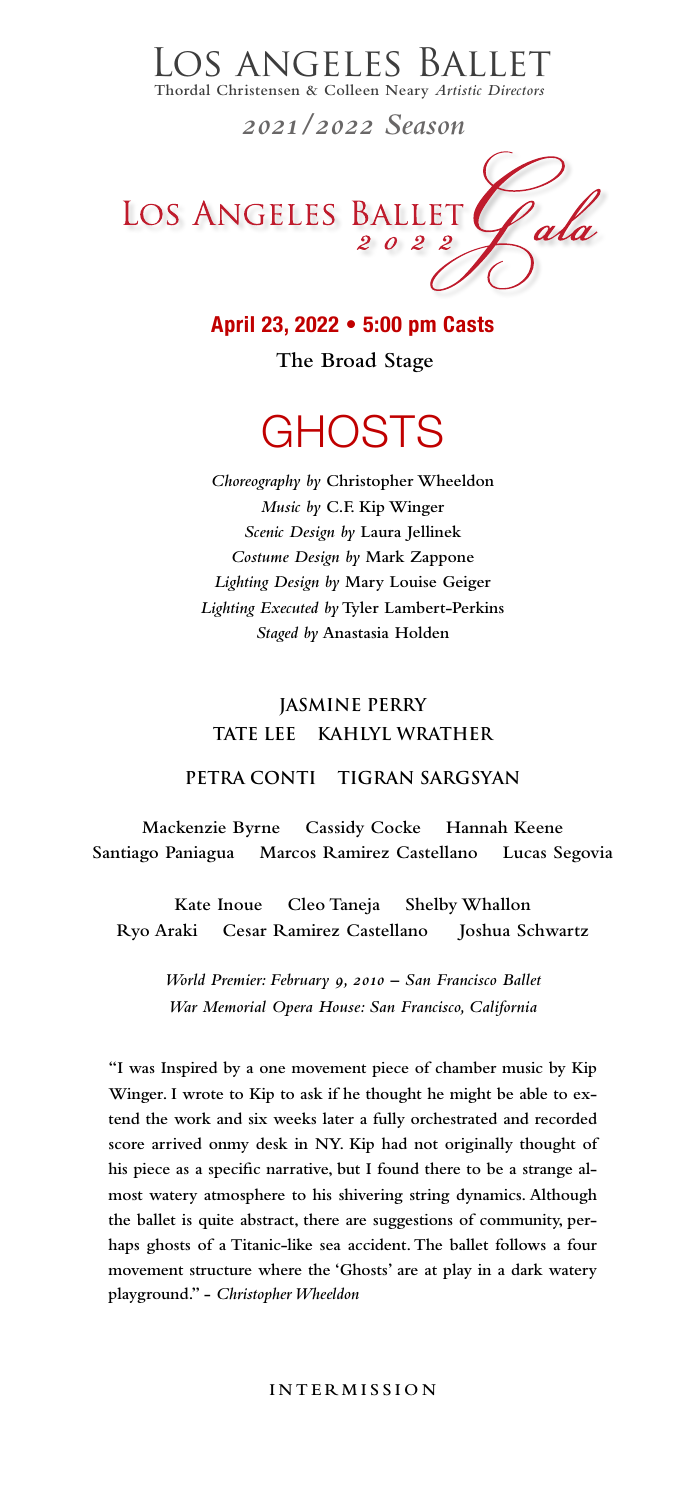# BLOOM

*Choreography by* **Annabelle Lopez Ochoa** *Music by* **Philip Glass,** *Violin Concerto Costumes by* **Annabelle Lopez Ochoa**  *Lighting Design by* **Annabelle Lopez Ochoa** *Executed by* **Tyler Lambert-Perkins** *Staged by* **Anastasia Holden**

*Created for Manila Ballet in February 28, 2015, Aliw Theater, Pasay City, Philippines*

#### **Movement I**

#### **Soloists**

 **Mackenzie Byrne, Cassidy Cocke, Kate Inoue, Hannah Keene Tate Lee, Santiago Paniagua, Marcos Ramirez Castellano, Lucas Segovia**

#### **Ensemble**

**Shintaro Akana, Ryo Araki, Brigitte Edwards, Nicolai Gorodiskii, Julianne Kinasiewicz, Leah McCall, Madeline McMillin, Clay Murray, Cesar Ramirez Castellano, Brittany Rand, Josh Schwartz, Linnea Swarting, Kahlyl Wrather**

**Movement II**

**Jasmine Perry, Fabrice Calmels**

**Movement III**

**Full Company**

*Costumes courtesy of Cincinnati Ballet and Ballet Manila*

**Annabelle Lopez Ochoa is an award-winning and sought-after choreographer who has created works for 68 dance companies around the world incuding the Dutch National Ballet, English National Ballet, Hong Kong Ballet, West Australian Ballet, Ballet Nacional de Cuba, San Francisco Ballet, New York City Ballet, Ballet Hispanico and Dance Theater of Harlem, among others. A versatile choreographer, Lopez Ochoa creates regularly within the dance field, but also for theatre, opera, musical theatre. Her wide-ranging body of work includes short conceptual pieces, full-length narrative ballets, and dance films. The Colombian-Belgian Lopez Ochoa completed her dance education at the Royal Ballet School of Antwerp. After a 12-year career in several European dance companies Lopez Ochoa decided in 2003 to focus solely on choreography. That same year she was hailed as the "rising star of the Dutch dance scene" (NRC newspaper) and only 7 years later the Temecula Performing Arts Examiner wrote;" Ochoa is truly a masterful choreographer with an edge for what dance can and should be in this constantly changing industry ". In 2012, she was awarded UK Dance Award Best Classical choreography for** *A Streetcar Named Desire* **created for the Scottish Ballet. That same year the work was nominated for an Olivier Award. In 2016,** *Broken Wings***, choreographed for the English National Ballet was nominated for numerous awards and reworked into a full-length ballet** *FRIDA* **for the Dutch National Ballet in 2020. In 2019, Annabelle became the recipient of the** *Jacob's Pillow Dance Award* **as well as the program director of the** *Jacob's Pillow Contemporary Classical Summer Course***. A position she will hold for 3 years. During the pandemic of 2020/21, Annabelle pioneered remote choreography and dance film creations premiered online. She has created 22 short dance films for which she has been featured in several articles in** *Pointe Magazine, Bachtrack, Tv5 Monde, Dance International* **and** *Dance Magazine.*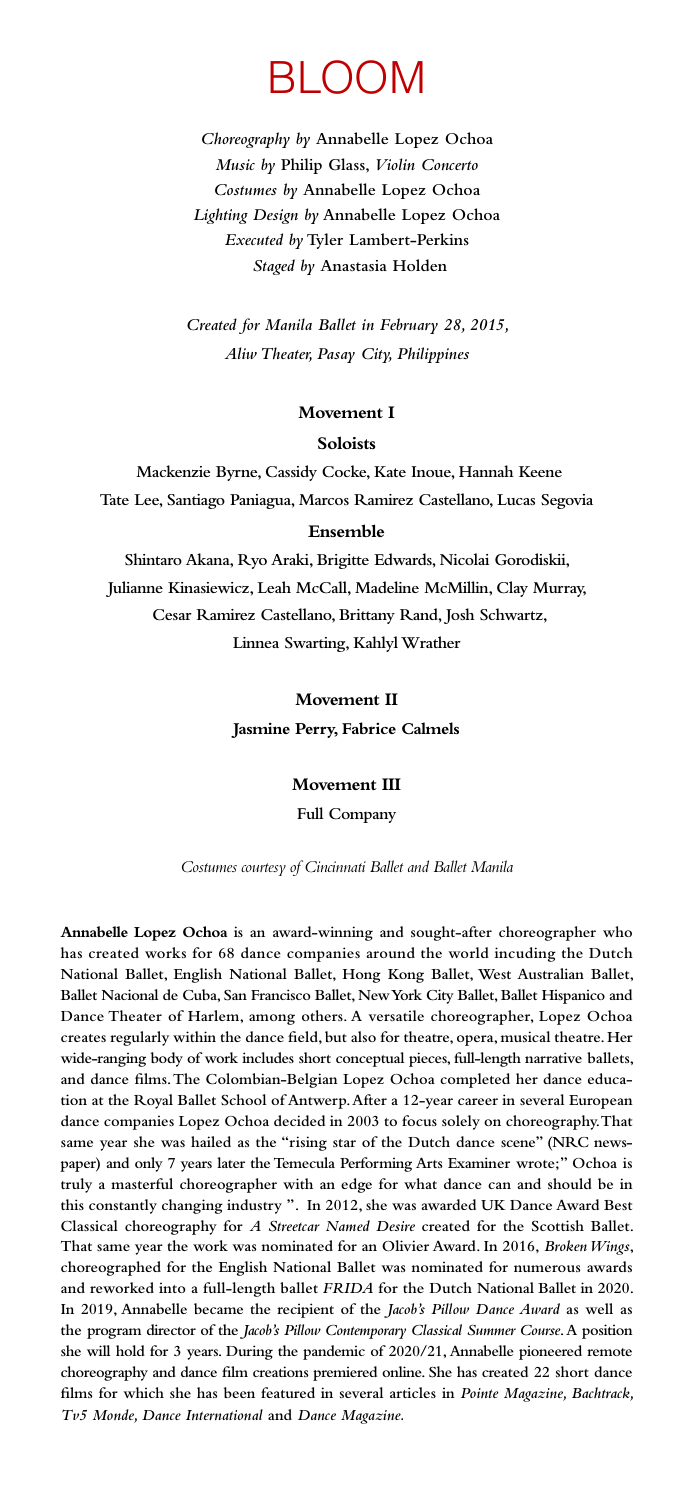

*Guest*

## **PRINCIPAL DANCER**

## **Fabrice Calmels**

**Born and raised in France, Fabrice Calmels began ballet training at three years old. At age eleven he entered the prestigious, Paris Opera Ballet School, under the direction of Claude Bessy. Following his graduation from the Paris Opera Ballet School, Mr. Calmels moved to the United States where he furthered his training by joining The Rock School, and danced with the Pennsylvania Ballet. Later, with Boston Ballet under the direction of Anna-Marie Holmes, he learned the Russian technique and also the Balanchine style at The School of American Ballet. In 2002, Mr. Calmels established himself in Chicago with the Joffrey Ballet, under the direction of company co-founder Gerald Arpino. In 2004, Mr. Calmels became a lead dancer at the Joffrey Ballet, markedly through his Principal role as** *Apollo***. In 2009, he performed the title role in the Joffrey Ballet's premiere of Lar Lubovitch's** *Othello***, which he reprised in 2013. Mr. Calmels was honored to perform the** *Othello* **pas de deux for the 2016 Benois de la Danse Gala at the Bolshoi Theatre in Moscow. In December 2019, Mr. Calmels took his final bow with the Joffrey Ballet in order to pursue other artistic ventures.**

**In 2014 and 2016 Mr. Calmels was a guest judge on the hit Fox television show,** *So You Think You Can Dance* **and was later signed by IMG Models New York. As a model/performer, he has appeared in several international fashion magazines, including the Versace 2016 Fall/Winter campaign. In the fall of 2021, Mr. Calmels created the role of "Claude" on the Fox series** *The Big Leap***. Most recently, you can find Mr. Calmels working at his newly opened Studio Calmels in Los Angeles where he teaches and mentors the next generation of ballet dancers.**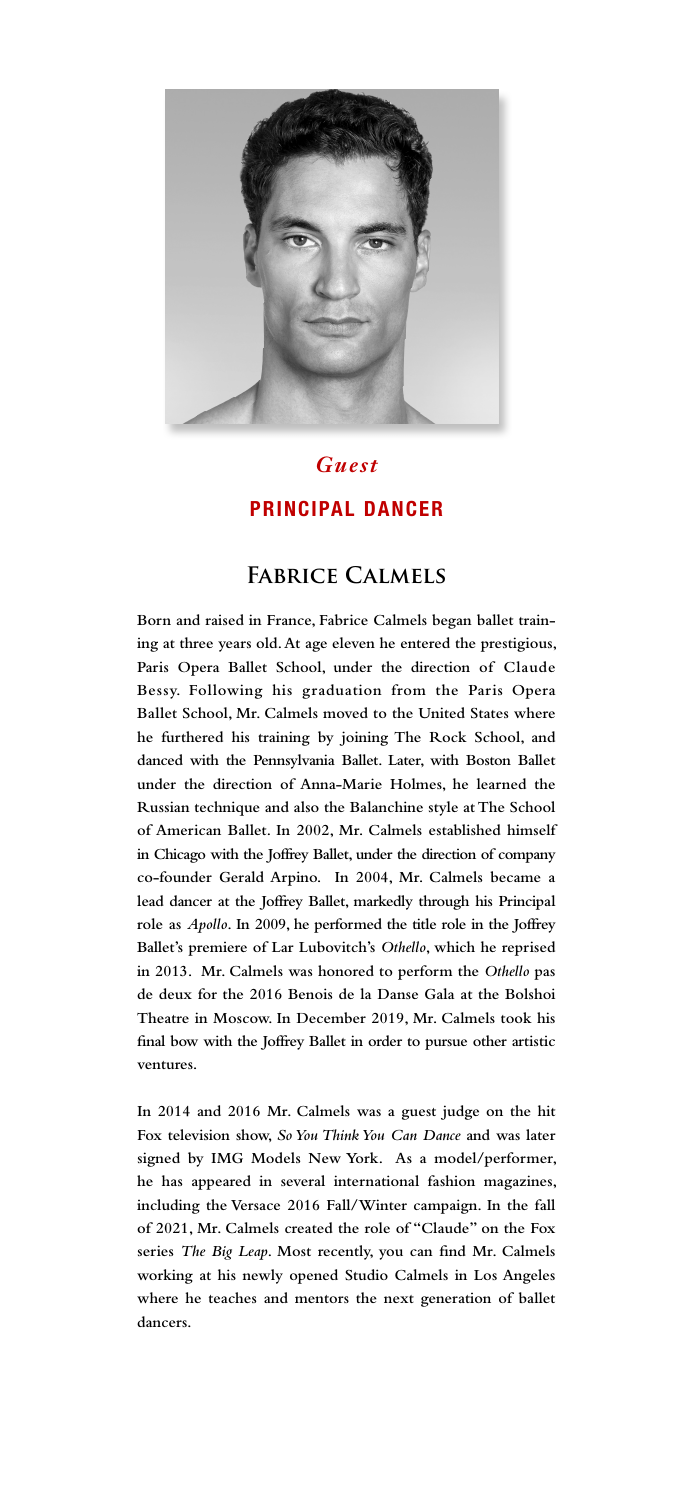*Sustainers continue*

## **Los Angeles Ballet 2021/2022 Season Donors**  *Fiscal Year-To-Date*  **Los Angeles Ballet gratefully acknowledges the following donors who**

**have provided support of \$1000 and above between July 1, 2021 and April 15, 2022.**

## DIRECTORS' CIRCLE

#### **Directors' Council \$100,000+**

**Marlyn & Robert Day Linda Duttenhaver Michael and Lori Milken Family Foundation Stewart J. Rahr Foundation**

#### **Benefactor \$50,000+**

**Bari Milken Bernstein & Fred J Bernstein Foundation Ghada & Ray Irani Dr. Richard Merkin**

**Patron \$25,000+ Governor Gray Davis** *(Ret.)* **& Sharon Davis Los Angeles County Arts Commission Lowell Milken Family Foundation Sandra E. Milken Debbie & Jimmy Lustig Tamar & Wache Manoukian EJ and Gregory Milken Joshua Rey Nicholas Sandler**

## **artists' circle**

#### **Sponsor \$15,000+**

**Ashlie Beringer Lance and Hillary Milken Foundation Erica Min Lynda & Stewart Resnick Ellen & Richard Sandler**

**Supporter \$5,000+ Phil Barach Bob Barth Elisa Bolduc Marina & Adam Cohn Roberta K. Dahl Michael Dreyer & Hannah An Elaine P. Wynn and Family Foundation Daniel & Daniell Elperin Joan & Larry Flax Ronald S. Gabriel, MD Gibson, Dunn & Crutcher LLP Sandi Ippolito Leslie & Jack Kavanaugh Maral & Viken Kradjian Leonard Green & Partners, L.P. Maurice Levy Jennifer Bellah Maguire & Stephen Maguire Dr. Barry and Anne Munitz James P. Murray, MD, MSPH Claudette Rickett Robert and Linell Shapiro Family Foundation Corrine & Lenny Sands Howard Shore Candy Spelling Johnese Spisso Maud & Tonis Tilk**

> **Sustainer \$1,000+ Arsineh Alaverdian Whitney Campeau Amelia Collins Beth-Jana & John Dahl Robert Davidow Marlene Downie Hilary Fey Denise Fields**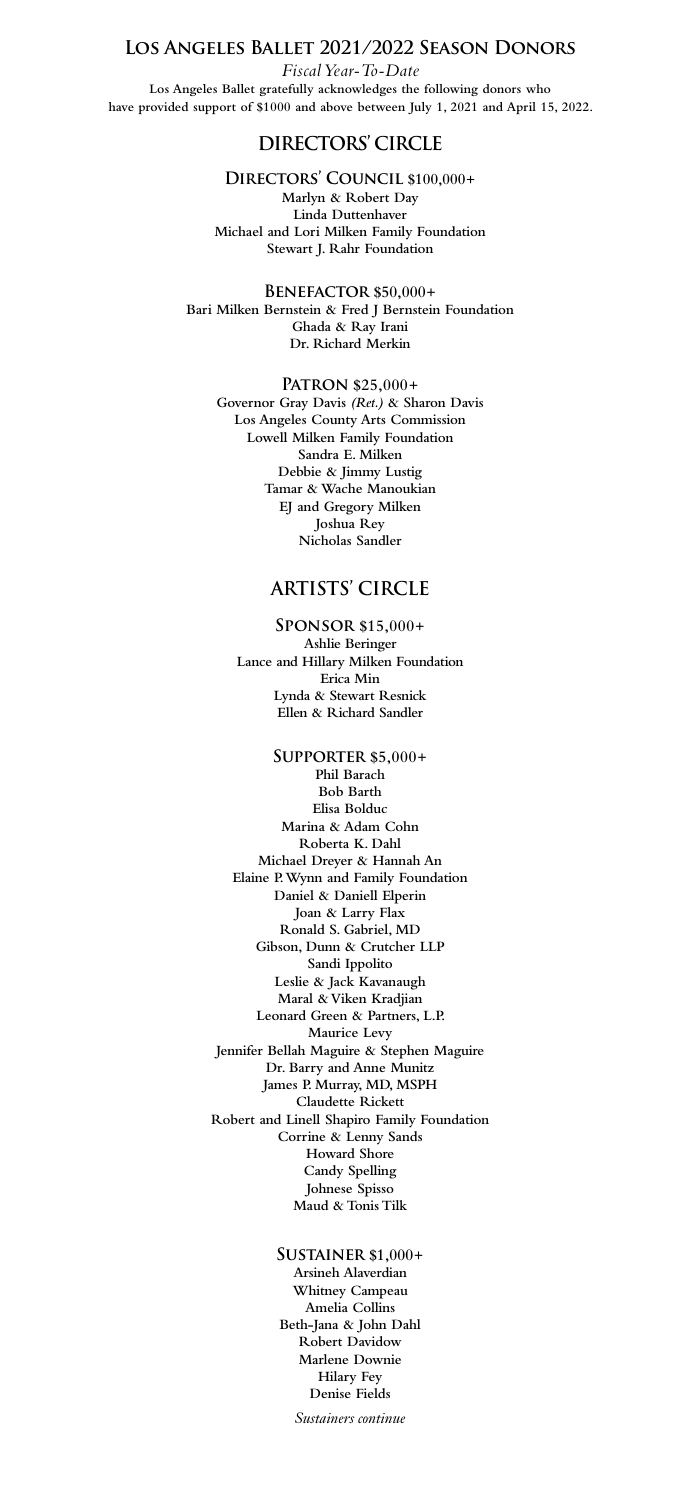**Cynthia & Ralph Finerman The Fran & Ray Stark Foundation Lisa K. Garner Bonnie & Merrill Goldenberg Erica Hanson Jamie and Todd Hasson Byron and Deanne Hayes Claire & Robert Heron Gail Hershowitz Christine & Curtis Hessler Joan Hotchkis Anders Hurtig K&F Baxter Family Foundation Argine Kadymyan Catherine Kanner Susie Kim Pat & Michael Klowden Toni Ko Anita Mann Kohl Laurie and Lyn Konheim Michael Koss Isabelle Kotikian I-Jien Kou Les & Lynn Bider Family Foundation Lindsey Levine Barbara & Joel Marcus Steve Marin Kelly McAndrew Steve Mikhov Margie Mirell Alexx Monkarsh John Moore Tiffany Morgan Araxie Nadjarian David & Sabina Nathanson Melanie & Michael Neumann Lindsay O'Toole John and Jill Peters Dr. Margaret Phillips & Dr. Mario Gerla Sandy & Larry Post Debbie and Rick Powell Darcy Praw Amita Ramesh Shari Ramsey Koni & Geoffrey Rich Laura & Jamie Rosenwald Dolores Salman Scott Sandler Tracy Sandler Kirsten & Keith Sarkisian Stephen and Ellen Shapiro Madelon Smith Suzanne Sprincin Stella Hall & James Fordyce Foundation Matilda & Stephen Sung Charlize Theron Dennis & Akiko Tito Mary Lu Tuthill Mary Ann Weisberg and Bryce Perry Foundation Sheila & Wally Weisman Jim Wiatt & Robin Hursh**

## **In Kind**

**Benefactor \$50,000+ Gibson Dunn & Crutcher LLP - Jennifer Bellah Maguire Tiffany Phan Roberta K. Dahl Wolfsdorf Immigration Law Group - Bernard Wolfsdorf Richard Yemm Lillian Jackson Dominic Otero Kanner Design & Illustration Reed Hutchinson**